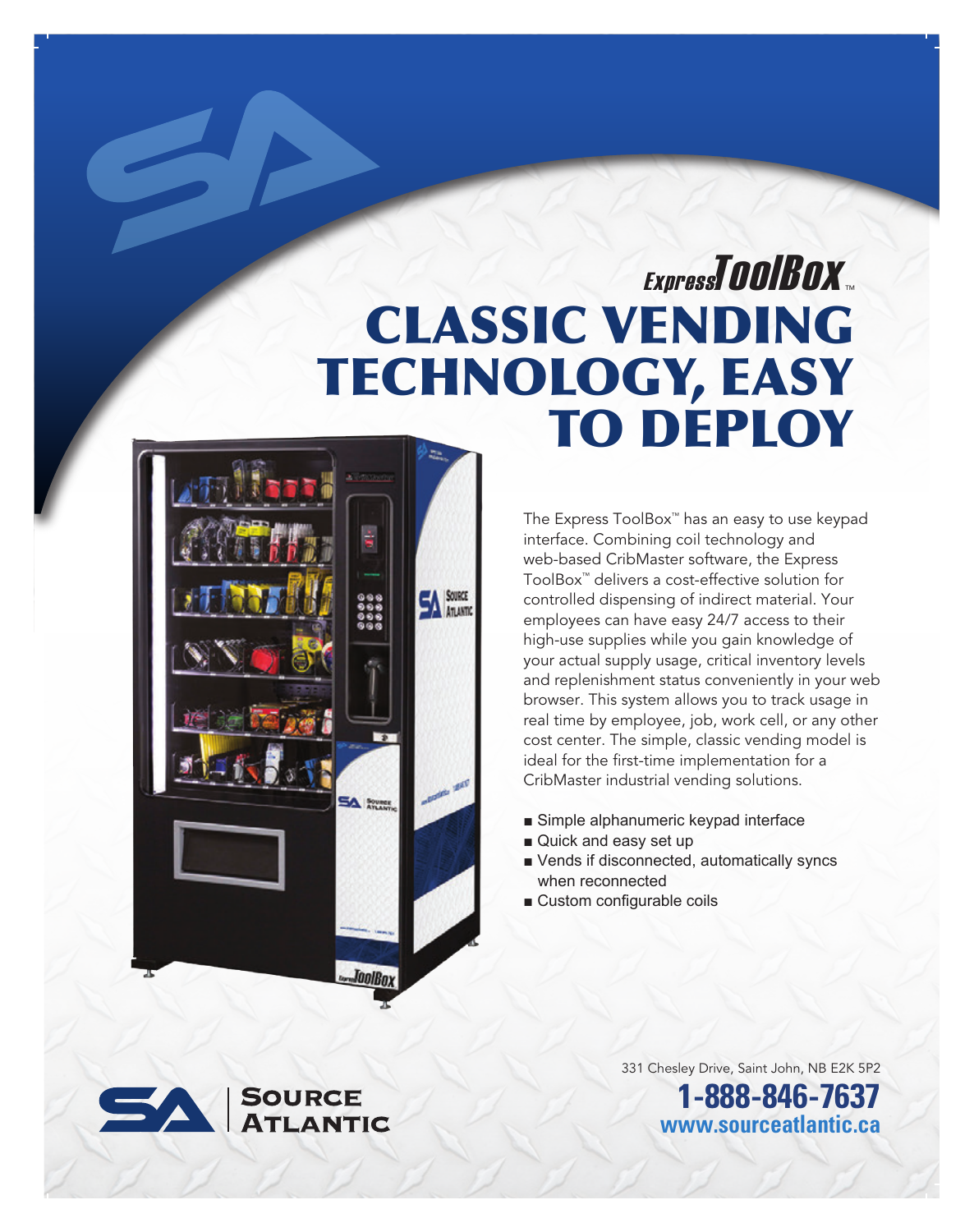

### ExpressTOOIBOX CONFIGURATIONS

The Express ToolBox™ is available in 6-shelf and 7-shelf configurations. It is custom configurable with a flexible dispensing layout. The Express ToolBox™ is designed to operate as a main unit only.

#### Single, Large, Double Wide, and Custom Shelf Helix Options

| <b>Single 2.5 in Helix Configuration</b>                                                                |      |      |      |      |      |      |      |      |      |      |
|---------------------------------------------------------------------------------------------------------|------|------|------|------|------|------|------|------|------|------|
| Helix count                                                                                             | 5    | 7    | 8    | 9    | 10   | 12   | 15   | 18   | 24   | 32   |
| Slot depth (in)*                                                                                        | 4.04 | 2.90 | 2.51 | 2.25 | 2.02 | 1.66 | 1.30 | 1.05 | 0.75 | 0.53 |
| Large 3.75 in Helix Configuration                                                                       |      |      |      |      |      |      |      |      |      |      |
| Helix count                                                                                             | 4    | 5    |      | 9    | 10   | 12   | 15   |      |      |      |
| Slot depth (in)*                                                                                        | 4.10 | 3.45 | 2.58 | 2.05 | 2.01 | 1.55 | 1.24 |      |      |      |
| Dual 5 in Helix Configuration                                                                           |      |      |      |      |      |      |      |      |      |      |
| Helix count                                                                                             | 5    |      | 9    | 10   | 12   | 15   | 18   | 24   |      |      |
| Slot depth (in)*                                                                                        | 4.04 | 2.90 | 2.25 | 2.02 | 1.66 | 1.30 | 1.05 | 0.75 |      |      |
| Shelves can be configured to hold 5 to 10 SKUs<br>Shelf height 6-8 in<br>Maximum shelf capacity 100 lbs |      |      |      |      |      |      |      |      |      |      |

#### Accessories

■ V-channel with mini helix to vend small narrow items such as single insert boxes and earplugs

| <b>Mini Helix Configuration</b> |     |      |      |  |  |  |  |
|---------------------------------|-----|------|------|--|--|--|--|
| Helix count                     |     |      | つつ   |  |  |  |  |
| Slot depth (in)*                | .87 | 0.96 | 0.53 |  |  |  |  |

- Vertical inner helix partition to vend narrow items such as end mills and pens
- Riser platform to vend short items such as battery packs
- Flip bar pusher as an alternative to the vertical partition to vend items such as narrow insert boxes and end mill boxes
- Auger helix for vending small items such as single batteries and welding tips



\*Not the actual size of opening.

 Slot depth is measured from the peak of one spiral pitch to the next

V-channel & Mini Helix

Partition

Platform

Pusher

Auger



331 Chesley Drive, Saint John, NB E2K 5P2

**1-888-846-7637 www.sourceatlantic.ca**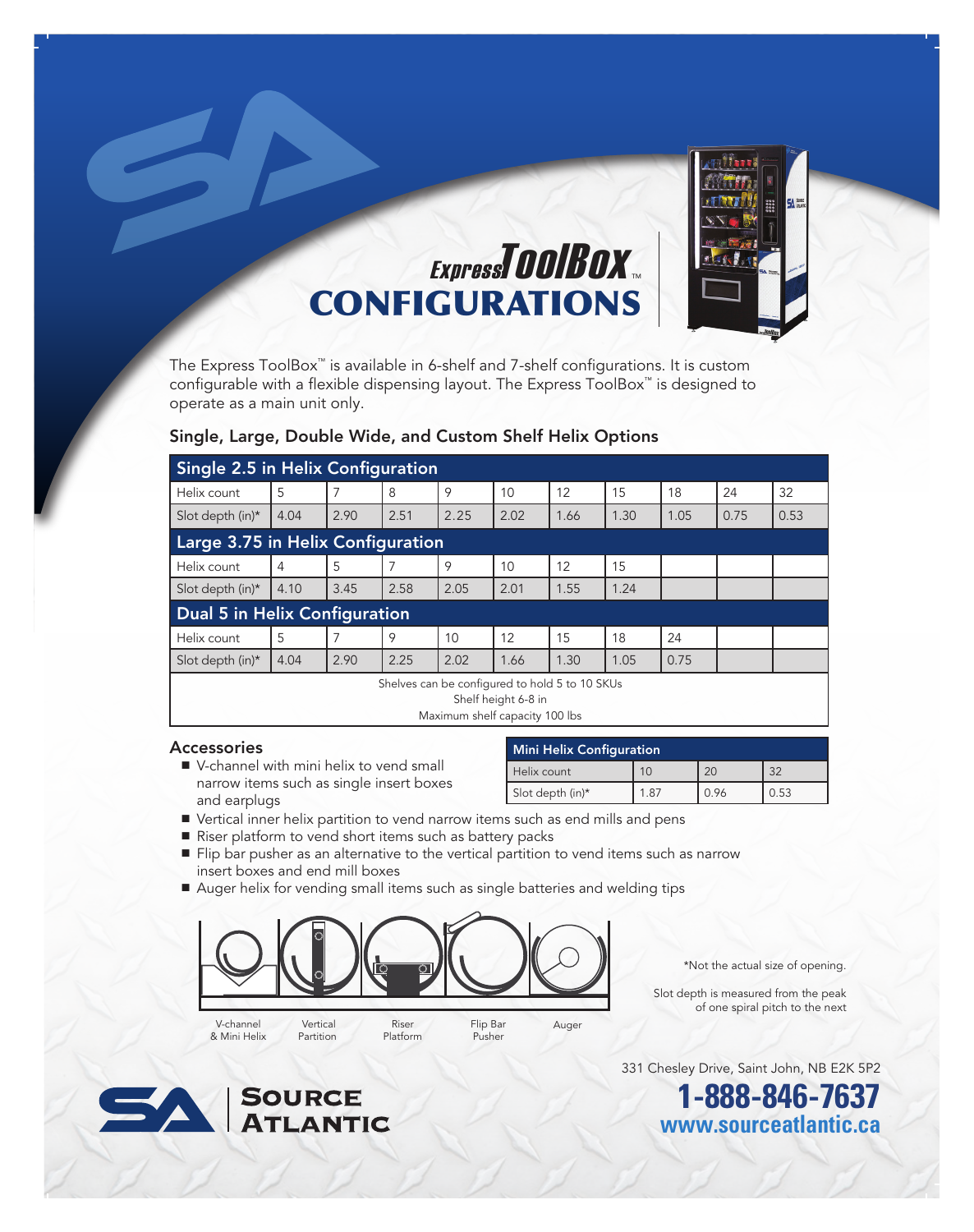

## ExpressTOOIBOX PROCESS MODES

#### **ISSUE**

Basic keypad entry enables the user to have easy access to the required inventory at the point of use.

- 1. Authenticate with employee badge or key in badge number.
- 2. User has the ability to enter in cost center(s).
- 3. Enter product location to vend.
- 4. Repeat or log off.

#### RECEIVE

Administrative users have the ability to receive in product against a PO.

- 1. Authenticate with employee badge or key in badge number.
- 2. Enter Receive Mode.
- 3. Enter the PO #.
- 4. Select the product location to receive.
- 5. Enter quantity being received.
- 6. Repeat or log off.

### **COUNT**

Administrative users have the ability to perform inventory cycle counts.

- 1. Authenticate with employee badge or key in badge number.
- 2. Enter count mode.
- 3. Select product location to count.
- 4. Enter quantity.
- 5. Repeat or log off.

### SUGGESTED PRODUCT TYPES

The Express ToolBox ™ is tailored to dispense small PPE and cutting tools such as:

- Inserts
- Batteries
- Safety glasses
- Filters
- Tape
- Fasteners

331 Chesley Drive, Saint John, NB E2K 5P2

**1-888-846-7637 www.sourceatlantic.ca**